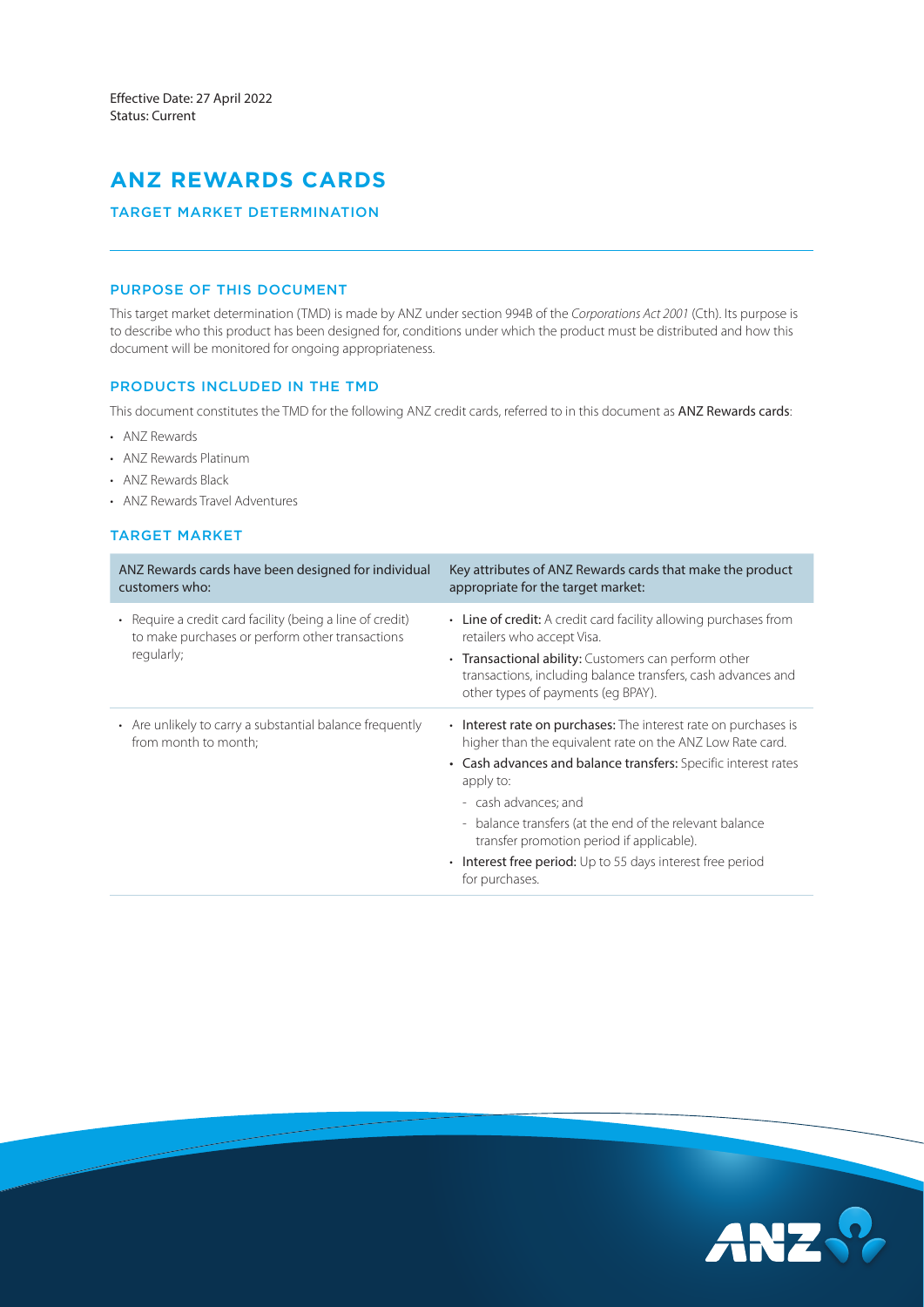| ANZ Rewards cards have been designed for individual<br>customers who:                                                                             | Key attributes of ANZ Rewards cards that make the product<br>appropriate for the target market:                                                                                                                                                                                                                                                                                                                                                                                                                                                                                                                                                                                                                                                                                                                                                                                                                                                                                                                                                                                                                                                                                                                                                                                                                           |
|---------------------------------------------------------------------------------------------------------------------------------------------------|---------------------------------------------------------------------------------------------------------------------------------------------------------------------------------------------------------------------------------------------------------------------------------------------------------------------------------------------------------------------------------------------------------------------------------------------------------------------------------------------------------------------------------------------------------------------------------------------------------------------------------------------------------------------------------------------------------------------------------------------------------------------------------------------------------------------------------------------------------------------------------------------------------------------------------------------------------------------------------------------------------------------------------------------------------------------------------------------------------------------------------------------------------------------------------------------------------------------------------------------------------------------------------------------------------------------------|
| • Want or value the ability to earn ANZ Reward Points<br>on eligible purchases with access to other applicable<br>benefits:                       | • Earn rate: ANZ Reward Points are earned on eligible<br>transactions at different rates depending on the specific card:<br>- <b>ANZ Rewards:</b> ANZ Reward Points are earned at the lowest<br>earn rate.<br>- ANZ Rewards Platinum: ANZ Reward Points are earned at<br>an intermediate earn rate.<br>- ANZ Rewards Travel Adventures: ANZ Reward Points are<br>earned at an intermediate earn rate.<br>- ANZ Rewards Black: ANZ Reward Points are earned at the<br>highest earn rate.<br>• Other benefits: ANZ Rewards cards customers may incur<br>higher annual fees (which will differ depending on the card)<br>but will have access to other benefits including:<br>- ANZ Rewards: Up to 3 additional cardholders (subject to<br>applicable fees).<br>- ANZ Rewards Platinum: Up to 9 additional cardholders<br>(subject to applicable fees) and complimentary insurance,<br>including International Travel Insurance.<br>- ANZ Rewards Travel Adventures: no overseas transaction<br>fees on purchases, up to 9 additional cardholders (subject<br>to applicable fees) and complimentary insurance, including<br>International Travel Insurance.<br>- ANZ Rewards Black: Up to 9 additional cardholders<br>(subject to applicable fees) and complimentary insurance,<br>including International Travel Insurance. |
| • Want a credit card facility with a credit limit of at<br>least \$1,000, \$6,000 or \$15,000 having regard to card<br>features and benefits; and | • Minimum credit limit: The minimum credit limit will depend<br>on the specific card:<br>- ANZ Rewards: This product has a minimum credit limit<br>of \$1,000.<br>- ANZ Rewards Platinum: This product has a minimum<br>credit limit of \$6,000.<br>- ANZ Rewards Travel Adventures: This product has a<br>minimum credit limit of \$6,000.<br>- ANZ Rewards Black: This product has a minimum credit<br>limit of \$15,000.                                                                                                                                                                                                                                                                                                                                                                                                                                                                                                                                                                                                                                                                                                                                                                                                                                                                                               |
| • Can satisfactorily demonstrate they are able to afford                                                                                          |                                                                                                                                                                                                                                                                                                                                                                                                                                                                                                                                                                                                                                                                                                                                                                                                                                                                                                                                                                                                                                                                                                                                                                                                                                                                                                                           |

to repay the credit card facility.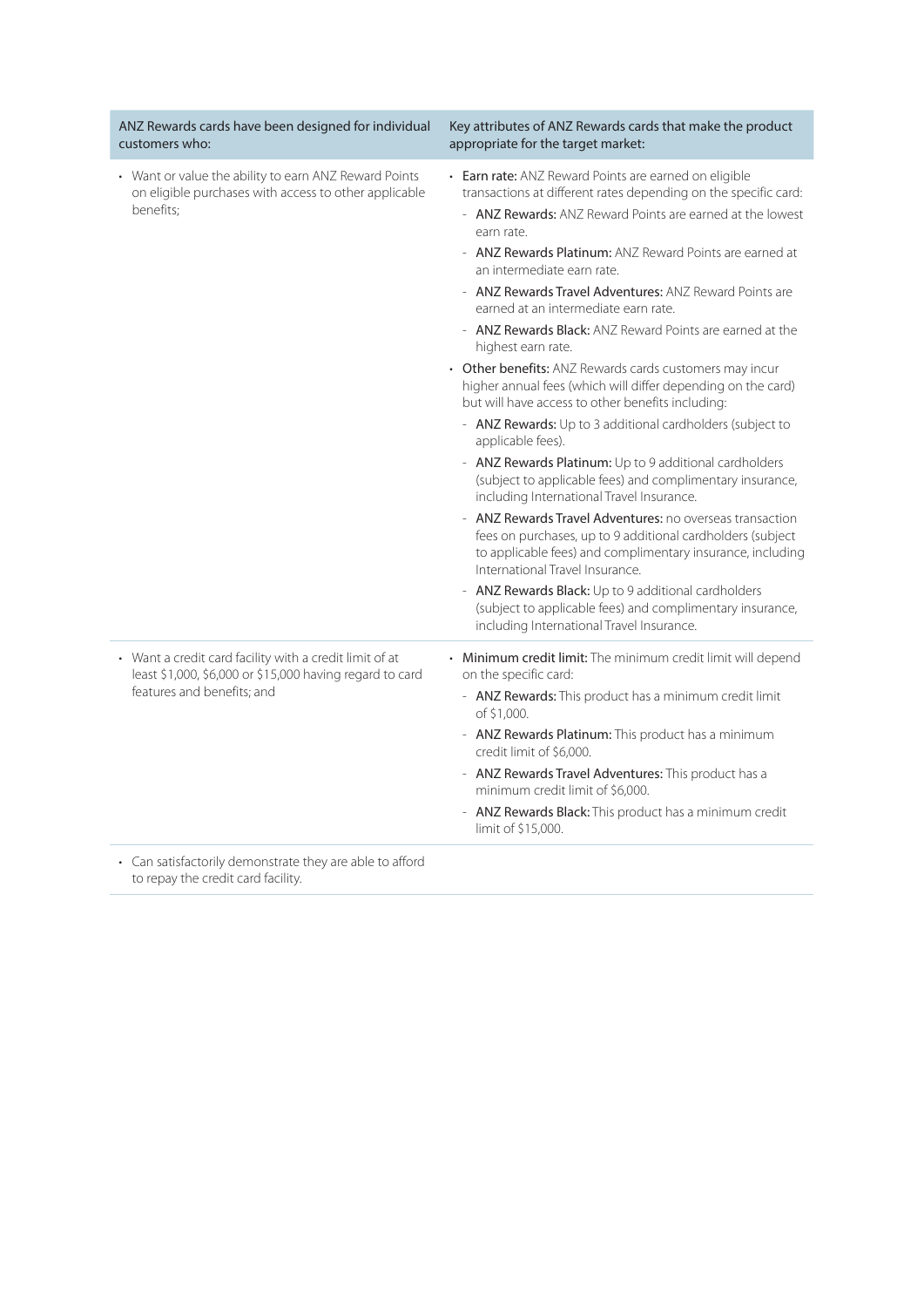# DISTRIBUTION CONDITIONS

ANZ applies the following conditions and restrictions to the distribution of ANZ Rewards cards so that the product is likely to be provided to customers in the target market.

|                             | Condition                                                                                                                                                                                                                                                                                                                                                                                                                      | Why do we do this?                                                                                                                                                                                                                                                                                                                                                                                                                                                                                                                                                           |  |
|-----------------------------|--------------------------------------------------------------------------------------------------------------------------------------------------------------------------------------------------------------------------------------------------------------------------------------------------------------------------------------------------------------------------------------------------------------------------------|------------------------------------------------------------------------------------------------------------------------------------------------------------------------------------------------------------------------------------------------------------------------------------------------------------------------------------------------------------------------------------------------------------------------------------------------------------------------------------------------------------------------------------------------------------------------------|--|
| Channel                     | ANZ Rewards cards can only be provided to customers<br>through the following channels:<br>• ANZ Branches, ANZ Private,<br>ANZ Customer Contact Centre;<br>• ANZ Digital*;<br>• ANZ Mobile Lenders <sup>‡</sup> ; and<br>• ANZ accredited brokers.<br>* This may include anz.com, ANZ App and Internet Banking.<br># Mobile Lenders are credit representatives of ANZ and provide services only in<br>relation to ANZ products. | So that ANZ only considers providing<br>ANZ Rewards cards if the customer's<br>application for the credit card is received<br>through channels that are subject to<br>appropriate conditions, controls and/or<br>monitoring by ANZ.                                                                                                                                                                                                                                                                                                                                          |  |
| Training &<br>Accreditation | ANZ Rewards cards can only be provided to customers by<br>ANZ directly or through the following persons:<br>• Authorised ANZ staff and ANZ Mobile Lenders who are<br>accredited and trained; and<br>• ANZ accredited brokers who are accredited and given<br>instructions to an appropriate level for their tasks.                                                                                                             | So that:<br>• checks are conducted on matters like<br>qualifications and past conduct for<br>relevant individuals who are involved<br>in the distribution of ANZ products;<br>and<br>• individuals understand the distribution<br>process they are required to comply<br>with when distributing ANZ products,<br>as well as the legislative framework<br>relevant to their activities.                                                                                                                                                                                       |  |
| <b>Process</b>              | ANZ Rewards cards can only be provided to customers<br>after ANZ collects the required customer information<br>(including being provided information by ANZ Mobile<br>Lenders and ANZ accredited brokers where relevant) and<br>applies its affordability and suitability checking processes.                                                                                                                                  | So that enquiries are made into a<br>customer's needs and objectives and<br>information is obtained which evidences a<br>customer's ability to repay the credit card.<br>ANZ's affordability and suitability<br>checking process includes measures to:<br>• collect financial information from<br>customers that ANZ considers relevant:<br>• analyse that information and assess<br>whether the customer will be able to<br>meet their financial obligations; and<br>• make enquiries with customers about<br>their needs and objectives in relation<br>to the credit card. |  |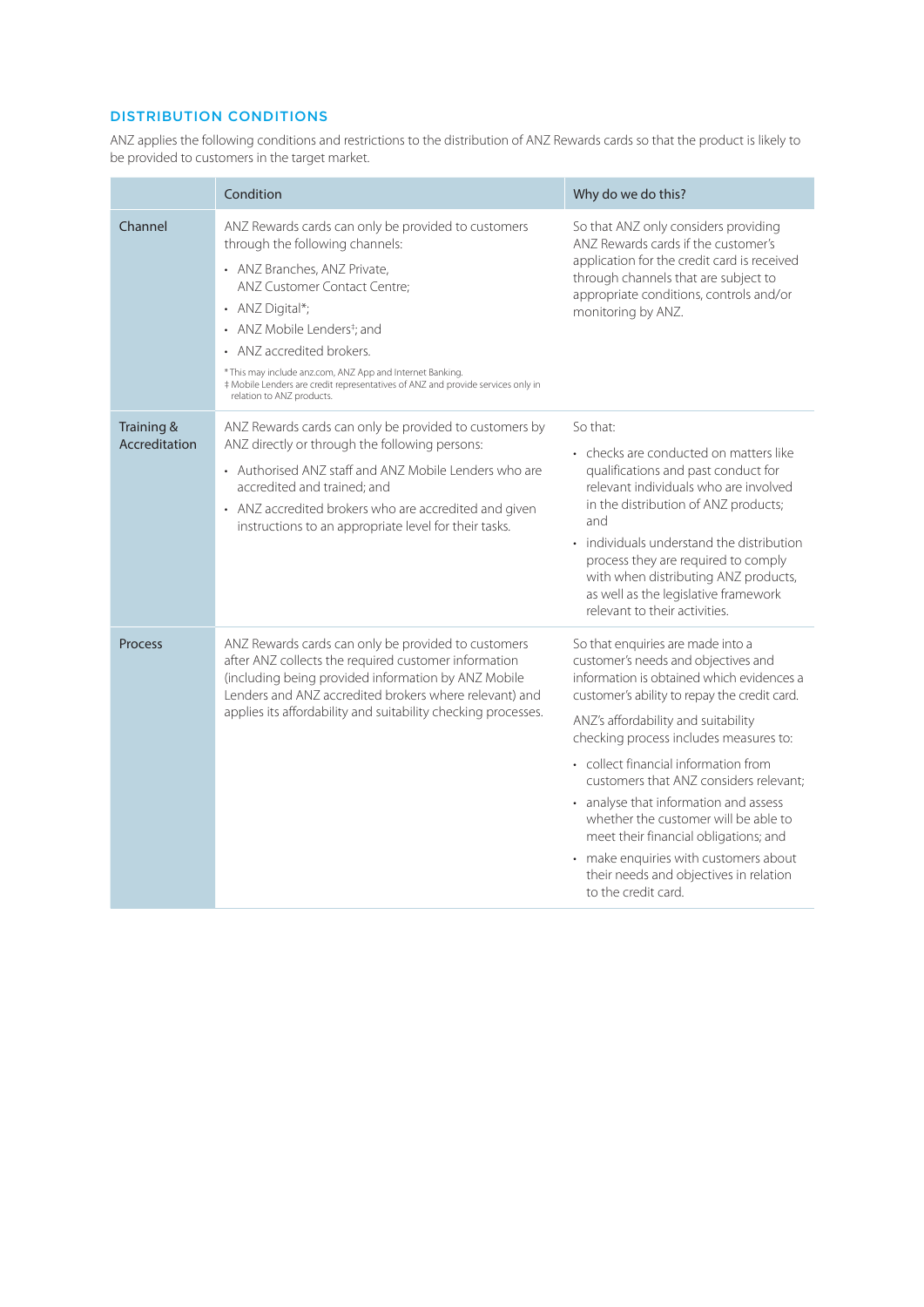# REVIEW THE TARGET MARKET DETERMINATION (TMD)

ANZ will review the TMD periodically to ensure it remains appropriate.

| Periodic Reviews of the TMD | Timing                                                          |
|-----------------------------|-----------------------------------------------------------------|
| • Initial review            | • No later than 18 months from the date the TMD is made.        |
| · Subsequent ongoing review | • No later than 18 months from the date of the previous review. |

### Review Triggers

In addition, ANZ will review this document earlier if one or more of the following occurs, where they reasonably suggest that the TMD is no longer appropriate:

- There is a material change to the product or its distribution.
- There is a change in law or its application, a change in relevant industry code, an AFCA determination, a court decision, or ASIC or other regulatory guidance that materially affects the product.
- There is a significant increase beyond expected levels in complaints or disputes, or a significant change in the nature of complaints or disputes relating to the product.
- ANZ has information about the way in which the product is being distributed, operating or being used by customers that reasonably suggests the TMD is no longer appropriate (for example, how customers are repaying their balances, balance levels, card usage, early account closure).
- Material change to the ANZ Rewards program.
- Any other event occurs or information is received (for example, significant dealings in the product that are not consistent with the TMD) that reasonably suggests the TMD is no longer appropriate.

# REPORTING

Regulated Persons must provide the following information to ANZ:

| Category   | Description                                                                                                                                                                                                                                                                                                       | Reporting period           | Reporting timeframe                                                                                          |
|------------|-------------------------------------------------------------------------------------------------------------------------------------------------------------------------------------------------------------------------------------------------------------------------------------------------------------------|----------------------------|--------------------------------------------------------------------------------------------------------------|
| Complaints | • Whether any complaints relating to the product<br>were received during the reporting period; and<br>$\cdot$ If so:<br>- the number of complaints received during<br>the reporting period; and<br>- the substance of those complaints and any<br>general feedback relating to the product or<br>its performance. | Every calendar<br>quarter. | As soon as practicable<br>and in any case within<br>10 business days of<br>the relevant reporting<br>period. |

In addition, ANZ accredited brokers must provide the following information to ANZ:

| Category                | Description                                                                                                                                                                                                                                                                                                                                 | Reporting period            | Reporting timeframe                                                                                                      |
|-------------------------|---------------------------------------------------------------------------------------------------------------------------------------------------------------------------------------------------------------------------------------------------------------------------------------------------------------------------------------------|-----------------------------|--------------------------------------------------------------------------------------------------------------------------|
| Regulator<br>Feedback   | Any other significant feedback from a regulator or<br>consumer group which relates to the suitability of<br>the product or its distribution.                                                                                                                                                                                                | Every calendar<br>quarter.  | As soon as practicable<br>and in any case within<br>10 business days of<br>the relevant reporting<br>period.             |
| Significant<br>dealings | • Date(s) the significant dealing occurred;<br>Description of the significant dealing and why it<br>$\bullet$<br>is not consistent with the TMD;<br>• Why the dealing is significant;<br>• How the significant dealing was identified; and<br>• What steps, if any, have been, or will be, taken in<br>relation to the significant dealing. | See reporting<br>timeframe. | As soon as practicable<br>and in any case within<br>10 business days of<br>becoming aware of the<br>significant dealing. |